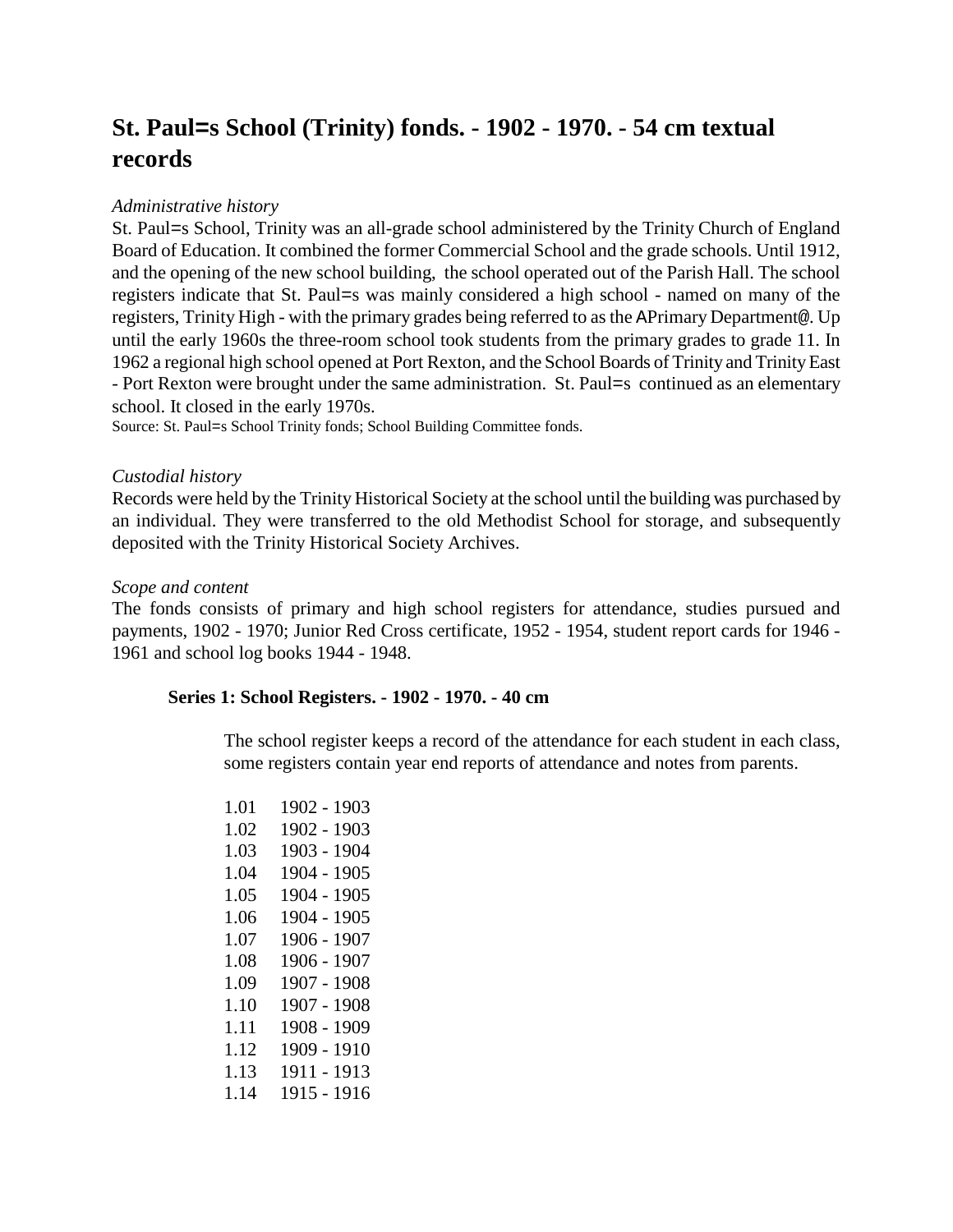| 1.15 | 1916 - 1917    |
|------|----------------|
| 1.16 | 1918 - 1919    |
| 1.17 | 1920 - 1921    |
| 1.18 | 1921 - 1922    |
| 1.19 | 1922 - 1923    |
| 1.20 | 1923 - 1924    |
| 1.21 | 1924 - 1925    |
| 1.22 | 1925 - 1926    |
| 1.23 | 1926 - 1927    |
| 1.24 | 1927 - 1928    |
| 1.25 | 1927 - 1928    |
| 1.26 | 1927 - 1928    |
| 1.27 | 1929 - 1930    |
| 1.28 | 1931 B 1932    |
| 1.29 | 1932 - 1933    |
| 1.30 | 1933 - 1934    |
| 1.31 | 1934 - 1935    |
| 1.32 | 1934 - 1935    |
| 1.33 | 1935 - 1936    |
| 1.34 | 1936 - 1937    |
| 1.35 | 1936 - 1937    |
| 1.36 | 1937 - 1938    |
| 1.37 | 1938 - 1939    |
| 1.38 | 1938 - 1939    |
| 1.39 | 1939 - 1940    |
| 1.40 | 1939 - 1940    |
| 1.41 | 1940 - 1941    |
| 1.42 | 1941 - 1942    |
| 1.43 | 1941 - 1942    |
| 1.44 | 1941 - 1942    |
| 1.45 | 1942 - 1943    |
| 1.46 | 1943 - 1944    |
| 1.47 | 1943 - 1944    |
| 1.48 | 1943 - 1944    |
| 1.49 | 1944 - 1945    |
| 1.50 | 1944 - 1945    |
| 1.51 | 1944 -<br>1945 |
| 1.52 | 1945 -<br>1946 |
| 1.53 | 1945 - 1946    |
| 1.54 | 1946 -<br>1947 |
| 1.55 | 1946 - 1947    |
| 1.56 | 1947 - 1948    |
| 1.57 | 1947 - 1948    |
| 1.58 | 1948 - 1949    |
| 1.59 | 1948 - 1949    |